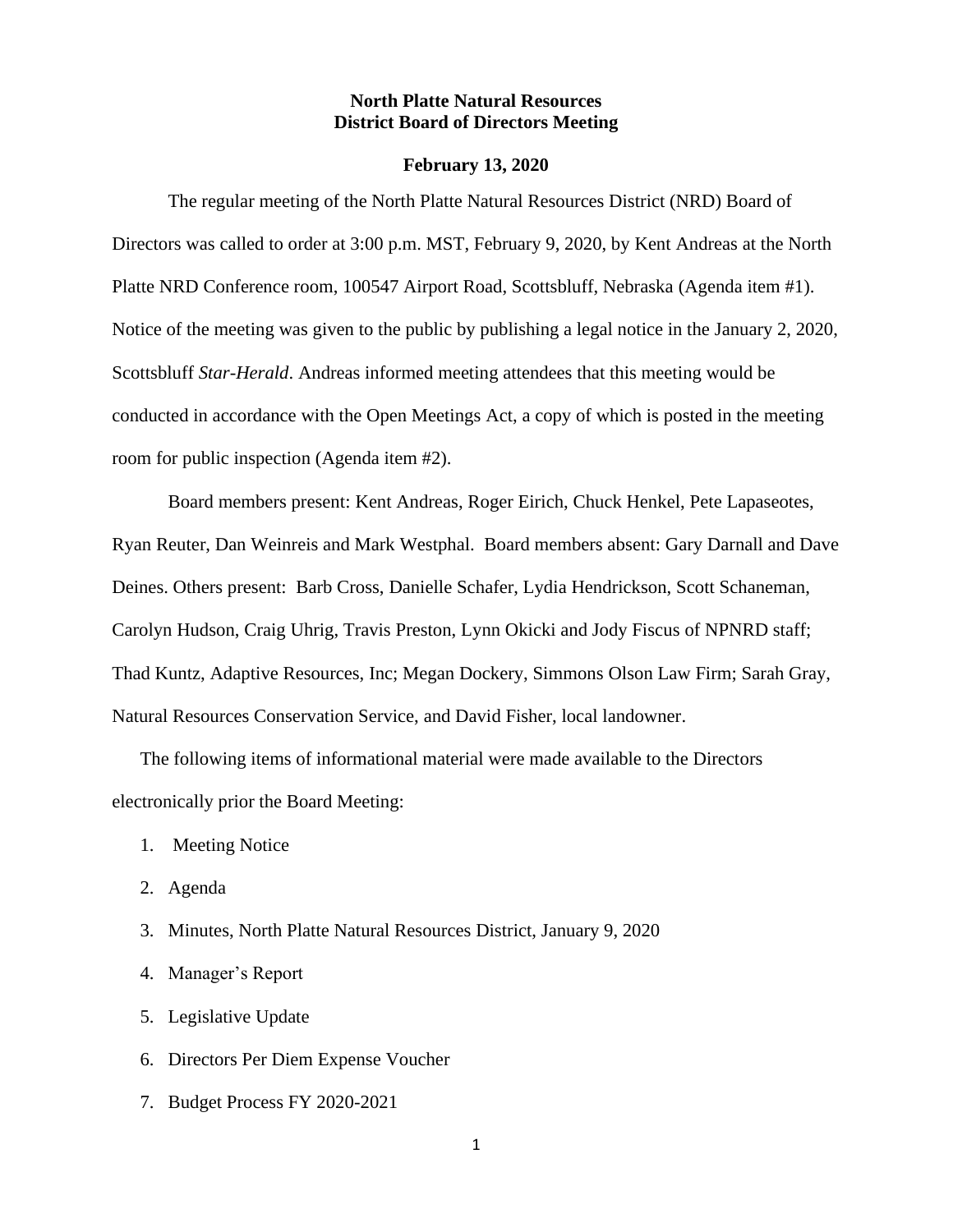- 8. Lease Rate tables for 2020-2021
- 9. EPIC Program Carryforward Policy
- 10. Master Planning Proposal from CBI
- 11. Donation to Hoops for Heroes for Heroes Program

The following items were provided to the Directors at the Board Meeting:

- 1. Agenda
- 2. Minutes, North Platte Natural Resources District, District Board of Director's Meeting, January 9, 2020.
- 3. Treasurer's Report
- 4. Manager's Report
- 5. Legislative Update
- 6. Directors Per Diem Expense Voucher
- 7. Budget Process FY 2020-2021
- 8. Lease Rates for 2020-2021
- 9. EPIC Program Carryforward Policy
- 10. Master Planning Proposal from CBI
- 11. Donation to Hoops for Heroes Program

#### **3. Approval of Minutes of Previous Meeting**

The Board reviewed the minutes of the January 9, 2020, regular Board meeting. *Moved by*

*Eirich, seconded by Henkel, to approve the minutes of the January 9, 2020 regular Board* 

*meeting. Motion passed.*

Ayes: Eirich, Henkel, Lapaseotes, Reuter, Andreas

Nay: none

Abstain: Weinreis, Westphal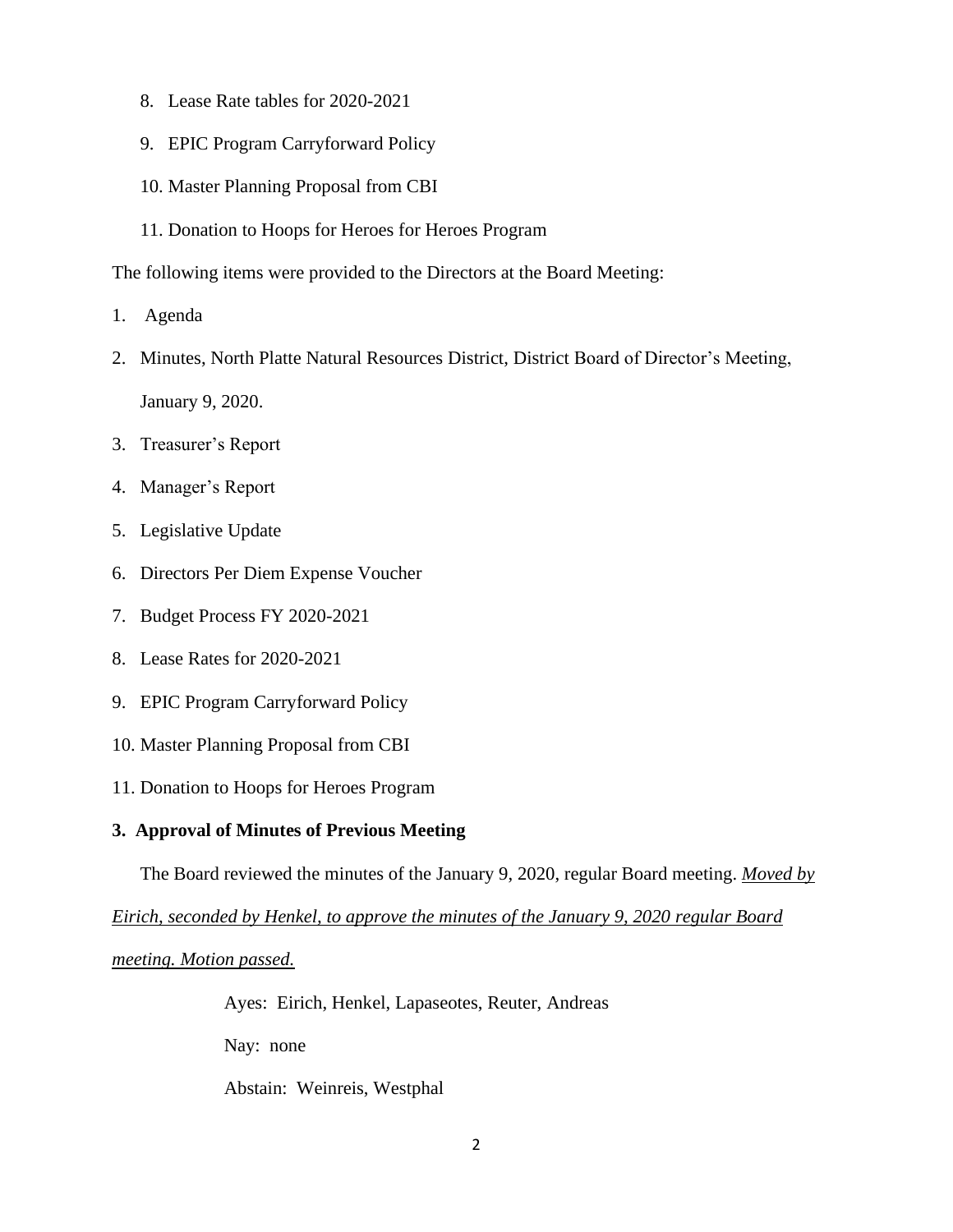Absent: Darnall, Deines

#### **4. Treasurer's Report and Accounts Payable**

Ryan Reuter reviewed the Treasurer's report with the Board. *Motion made by Eirich,* 

*seconded by Henkel, to accept the Treasurer's report and pay the bills as listed. Motion* 

*passed.*

Ayes: Andreas, Eirich, Henkel, Lapaseotes, Reuter, Weinreis, Westphal

Nay: None

Abstain: None

Absent: Darnall, Deines

# **5. Comments from the Public**

None

# **6. Manager's Report**

General Manager John Berge highlighted his report as follows:

Administration:

\*Illness in the Office – Over the past several weeks, several our staff have been out sick with influenza and a variety of other ailments. I have communicated to them that if they are sick, particularly contagious, we need them to stay home to protect their coworkers and to protect our constituents.

\*NRCS Clerk Position in Scottsbluff – We will be advertising the NRCS Clerk Position in Scottsbluff next week. This is a position that was formerly held by Bobbie Dendy at the USDA Service Center and has been vacant for well over a year.

\*Staff Appreciation Dinner – The annual staff appreciation dinner will be held on February 21 at the Gering Civic Center. Cocktail Hour begins at 5:45 and dinner begins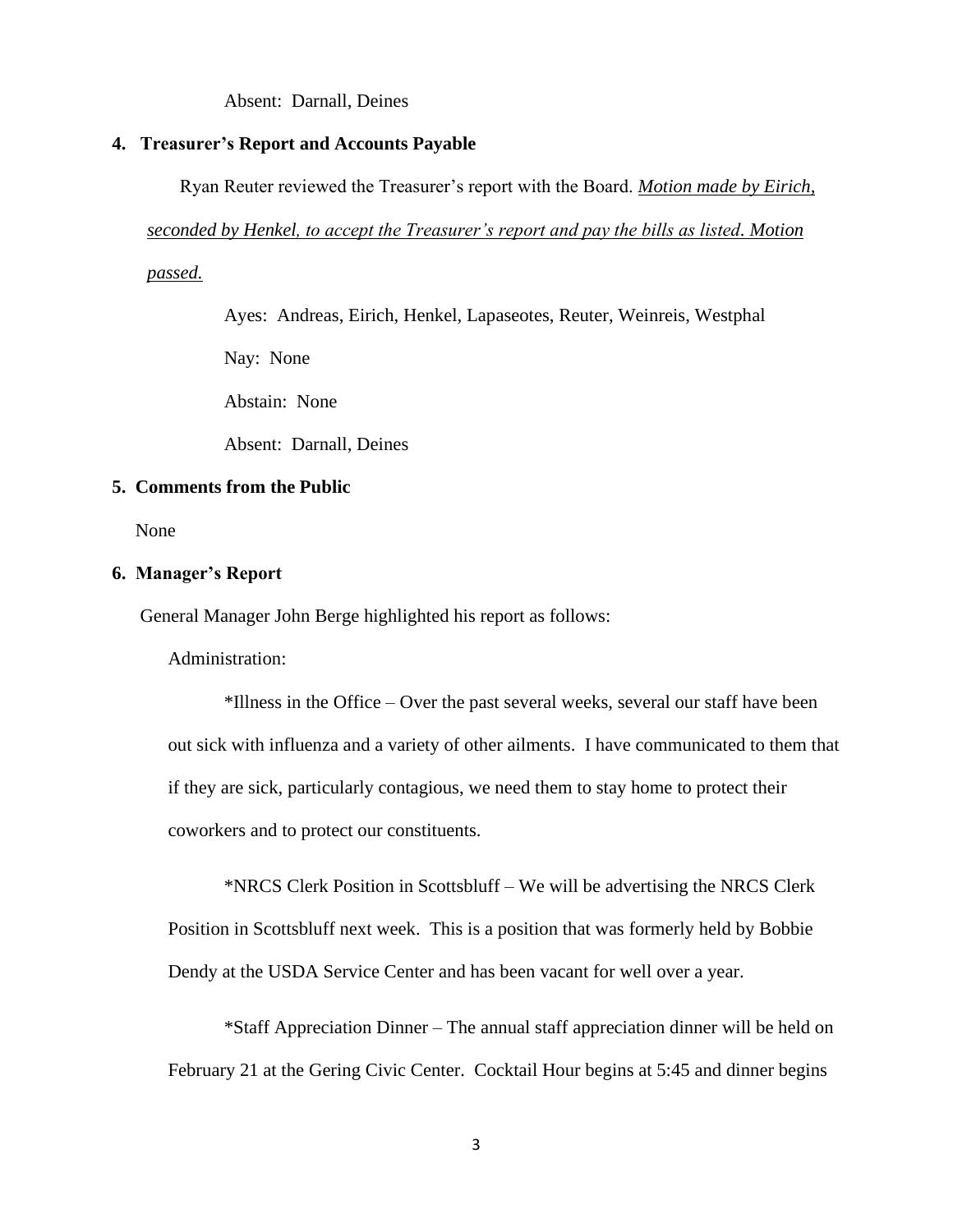at 6:45. Dinner is a choice of either Prime Rib or Shrimp. If you've not yet RSVP'd and plan on attending, please contact Susie.

\*Website Updates – Staff are reviewing several areas on our website that need to be updated, and those updates will be occurring over the coming several weeks.

Projects and Programs:

\*Bridgeport Ethanol – Our counsel is working with an attorney for the Bridgeport Ethanol plant to resolve the issue of their exceeding their baseline for pumping.

\*Nutrient Management – The sampling presentation will not occur until the March Board Meeting but plans for implementation of our nutrient management chapter continue at the staff level.

\*PRECIP Grant – In 2018, we were a partner on an application by the Nebraska Water Balance Alliance (NEWBA) called PRECIP. We had a financial commitment to this grant of \$25,000 per year for three years. The grant was intended to assist us in costshare for irrigation technology improvements. NEWBA's grant administrator has been difficult at best to work with and recently has stopped returning phone calls, emails and other communications not just from us, but from NEWBA Board Members. It is assumed that he will be resigning. As a result of all of this, we have withdrawn from the grant. We had a conference call with Mark Brohman of the NET to confirm this.

\*EPIC Sign Up – Sign Up for the EPIC program will run from February 18-28. Any groundwater irrigator that scores could be approved. All counties are eligible.

4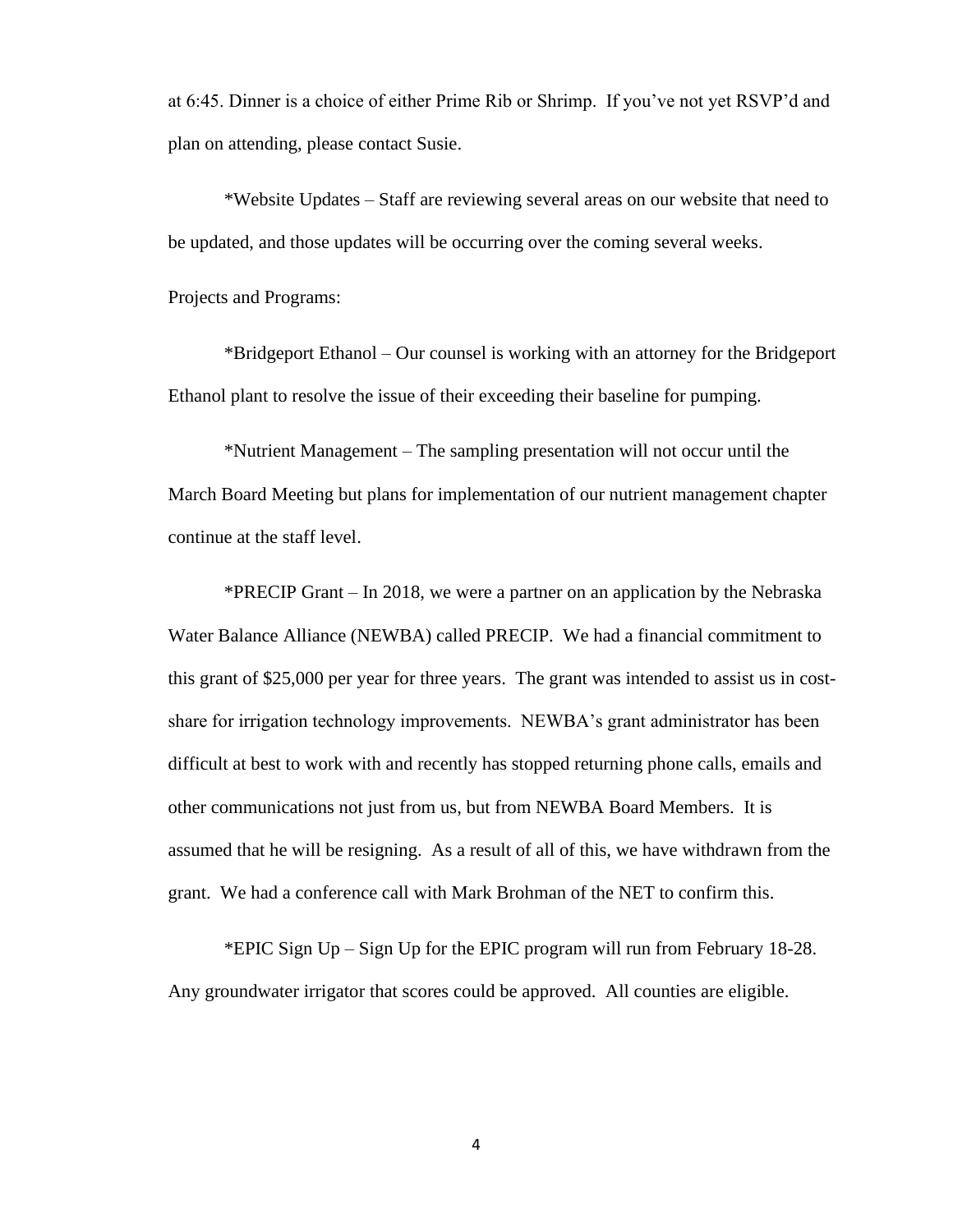#### Outreach:

\*Water Tour – The water tour will be held on August 4-5. Content for our media devices is being collected. We have started raising money and have just over \$5,000 pledged. We anticipate raising as much as \$10,000 to offset costs and replenish the Agribusiness Committee scholarship program.

\*Water for Ag Poll – The Water for Ag group did a survey across our District that asked very specific questions about the reputation of the NRD, programs of the NRD and things that the NRD could be doing differently. We hope to have those results very soon to share with you as members of the Board.

\*Water Conference(s) – The University of Nebraska will be hosting two water conferences this year – In April, the Younes Water Conference will be held and on August 3, the Nebraska Water Center will host a Conference at the Panhandle Station – this conference coincides with the Water Tour to be held August  $4<sup>th</sup>$  and  $5<sup>th</sup>$ . Information about each conference will be shared as it becomes available.

\*Producer Roundtables – The NRD will be hosting producer roundtables in the coming two weeks in Scotts Bluff, Garden and Morrill Counties. The Scotts Bluff Event is on February  $18<sup>th</sup>$  at noon at our office. The Garden County Event is on February  $20<sup>th</sup>$  at noon at the Tiger Den in Lewellen, and the Morrill County Event is to be held on February  $25<sup>th</sup>$  at noon at the Prairie Winds Center. There will also be a remote signup for EPIC during the roundtable sessions in Garden County.

## **7. Legislative Update**

Berge reviewed LB-1072 which provides bonding authority for all NRD's. Right

5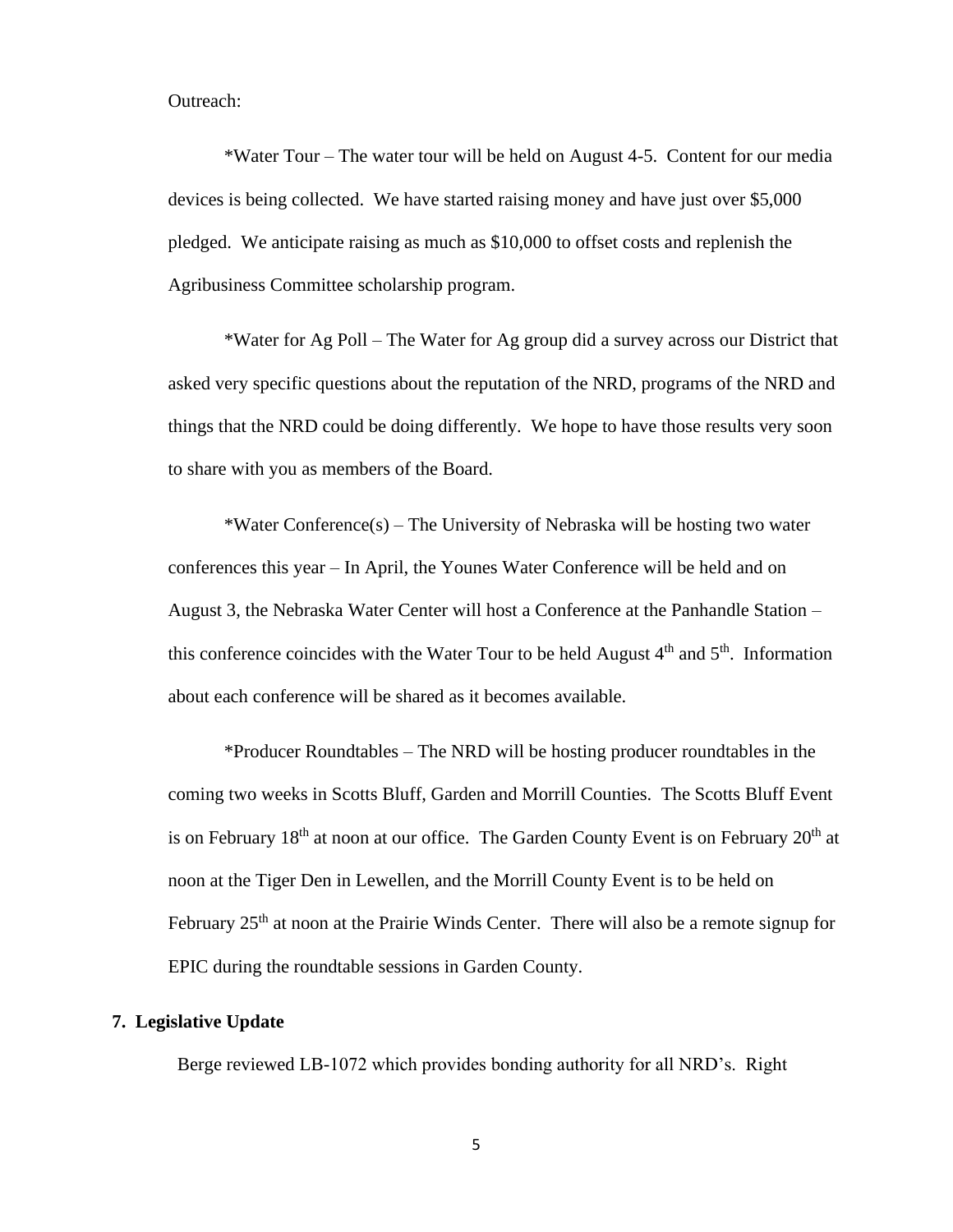now, just the Papio-Missouri NRD has bonding authority. This authority would give all NRD's the option to use bonding for flood control projects that cannot be budgeted in one fiscal year. He also went over the lobby work from Zulkoski-Weber. Their report gives updates on all bills of interest to the Nebraska Association of Resource Districts.

#### **8. Discussion of Reimbursement Process for Directors**

Berge reviewed the fact sheet that was presented to the board. Board members musts fill out a reimbursement form for regular board meetings. Administrative staff can pre-fill the form if necessary. Mileage to and from meetings is reimbursable. Forms must be completed and signed before they can be reimbursed.

# **9. Discussion of Budget Process for FY 2020-2021**

Berge reviewed the proposed budget schedule. This is just an informational item as the schedule has not changed from last year. April  $30<sup>th</sup>$  is the deadline for Department Heads to submit budget proposals to the General Manger. Board members are invited to join any of the budget process meetings.

# **10. Consideration of Lease Rates for 2020-2021**

Approximately three and a half years ago, lease rates were established for any Temporary and Permanent retirement contracts that the NPNRD might negotiate. The board is asked to consider three options; Option #1 would be the same as 2019, using the rates for 100 - 80 URF zones. Option #2 only uses the rates established for 100% URF zone (under this option, no other retirements would be considered for areas outside of the 100% zone). Option #3 would be to use the first two tiers of payments which would include the 100% URF zone and a 97-99 percent URF zone. Traditionally, this NRD has not considered retirements outside of these URF zones. If an opportunity arose for consideration of a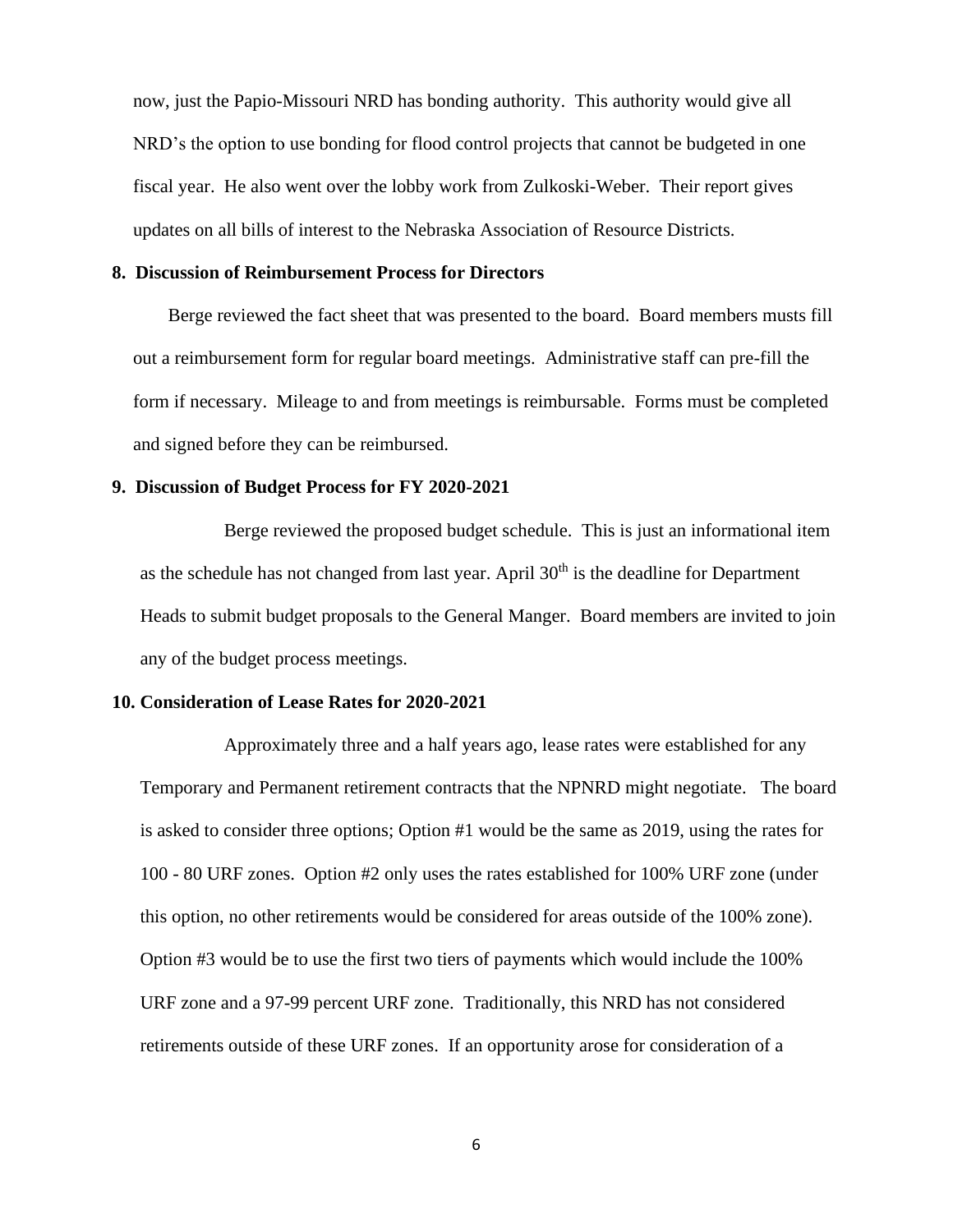retirement outside of the approved zones, the contract would be presented to the full Board for approval.

# *Reuter made a motion to accept the Option #3 lease rates for 2020-2021. Lapaseotes second the motion. Motion Approved.*

Ayes: Andreas, Eirich, Henkel, Lapaseotes, Reuter, Weinreis, Westphal Nay: None Abstain: None

Absent: Darnall, Deines

# **11. Consideration of EPIC Program Carryforward Policy**

Each groundwater irrigator will be afforded a carryforward of 94 inches in the over appropriated area and 84 inches in the Pumpkin Creek area as there is a 24-inch carryover authorized for both areas. Berge explained that the carryforward amount would be reduced proportionally to the number of inches offered under the EPIC program.

*Henkel made a motion to accept the EPIC Program Carryforward Policy. Eirich*

# *second the motion. Motion Approved.*

Ayes: Andreas, Eirich, Henkel, Lapaseotes, Reuter, Weinreis, Westphal

Nay: None

Abstain: None

Absent: Darnall, Deines

# **12. Consideration of Mater Planning Process Proposal from Consensus Building Institute**

Berge reviewed the proposal from CBI to complete the NPNRD Master Plan, which is

required for NRD's by statute. Ryan Golten's credentials and references are excellent. The members of the Board of Directors can be as involved in the planning process as they would